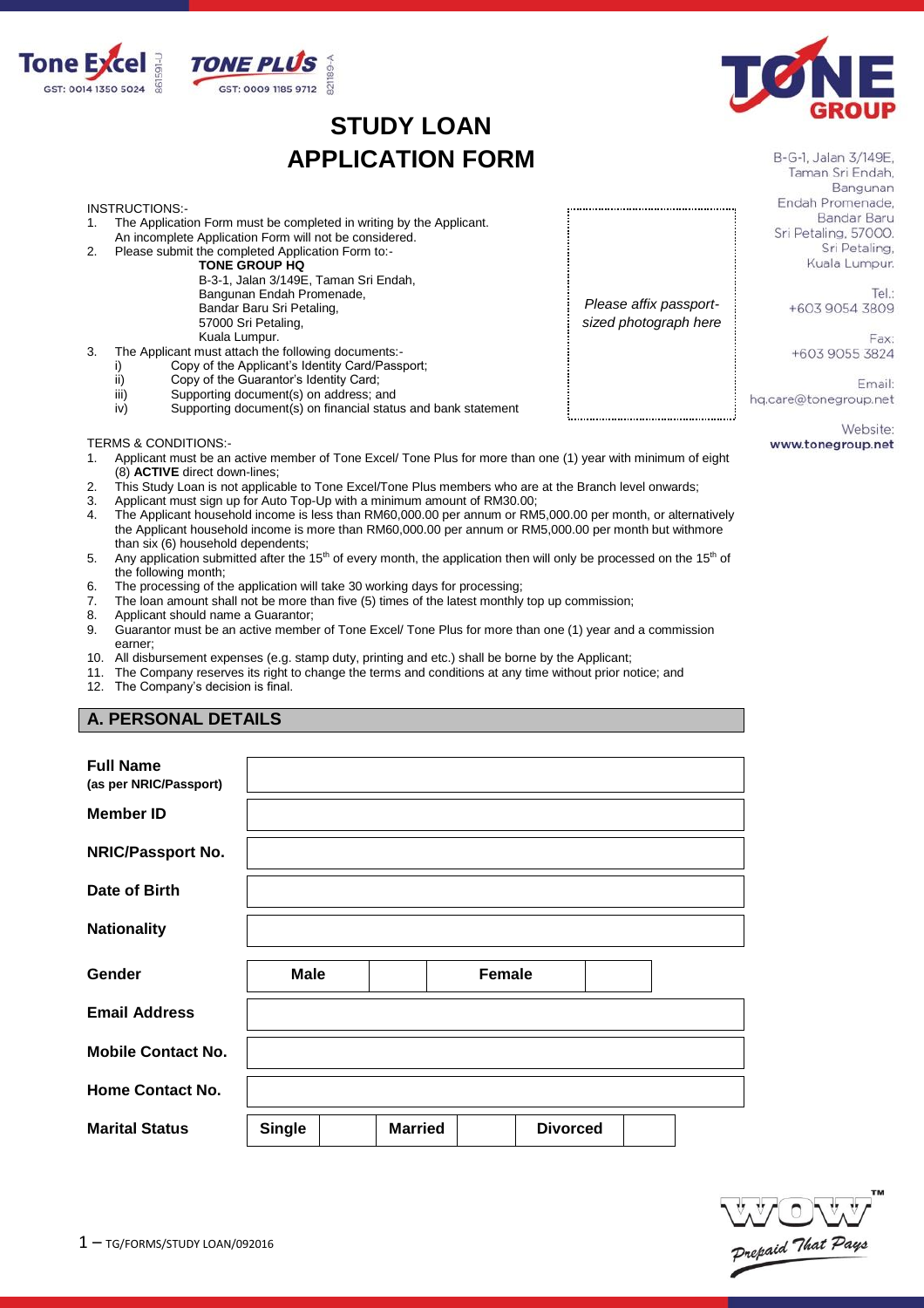





| <b>Address</b><br><b>Postcode</b>          |               |                |                 |  | B-G-1, Jalan 3/149E,<br>Taman Sri Endah,<br>Bangunan<br>Endah Promenade,<br><b>Bandar Baru</b><br>Sri Petaling, 57000.<br>Sri Petaling,<br>Kuala Lumpur. |
|--------------------------------------------|---------------|----------------|-----------------|--|----------------------------------------------------------------------------------------------------------------------------------------------------------|
| <b>State</b>                               |               |                |                 |  | Tel.:<br>+603 9054 3809                                                                                                                                  |
| Correspondence                             |               |                |                 |  | Fax:                                                                                                                                                     |
| <b>Address</b>                             |               |                |                 |  | +603 9055 3824                                                                                                                                           |
|                                            |               |                |                 |  | Email:<br>hq.care@tonegroup.net                                                                                                                          |
| <b>Postcode</b>                            |               |                |                 |  | Website:<br>www.tonegroup.net                                                                                                                            |
| <b>State</b>                               |               |                |                 |  |                                                                                                                                                          |
| <b>B. LOAN DETAILS</b>                     |               |                |                 |  |                                                                                                                                                          |
| Loan Amount (RM)                           |               |                |                 |  |                                                                                                                                                          |
| <b>C. PERSONAL DETAILS OF GUARANTOR</b>    |               |                |                 |  |                                                                                                                                                          |
| <b>Full Name</b><br>(as per NRIC/Passport) |               |                |                 |  |                                                                                                                                                          |
| <b>Member ID</b>                           |               |                |                 |  |                                                                                                                                                          |
| NRIC/Passport No.                          |               |                |                 |  |                                                                                                                                                          |
| Date of Birth                              |               |                |                 |  |                                                                                                                                                          |
| <b>Nationality</b>                         |               |                |                 |  |                                                                                                                                                          |
| Gender                                     | <b>Male</b>   |                | Female          |  |                                                                                                                                                          |
| <b>Email Address</b>                       |               |                |                 |  |                                                                                                                                                          |
| <b>Mobile Contact No.</b>                  |               |                |                 |  |                                                                                                                                                          |
| Home Contact No.                           |               |                |                 |  |                                                                                                                                                          |
| <b>Marital Status</b>                      | <b>Single</b> | <b>Married</b> | <b>Divorced</b> |  |                                                                                                                                                          |

| <b>Commission Earner</b>                 | Yes | No |  |
|------------------------------------------|-----|----|--|
| <b>Monthly</b><br><b>Commission (RM)</b> |     |    |  |

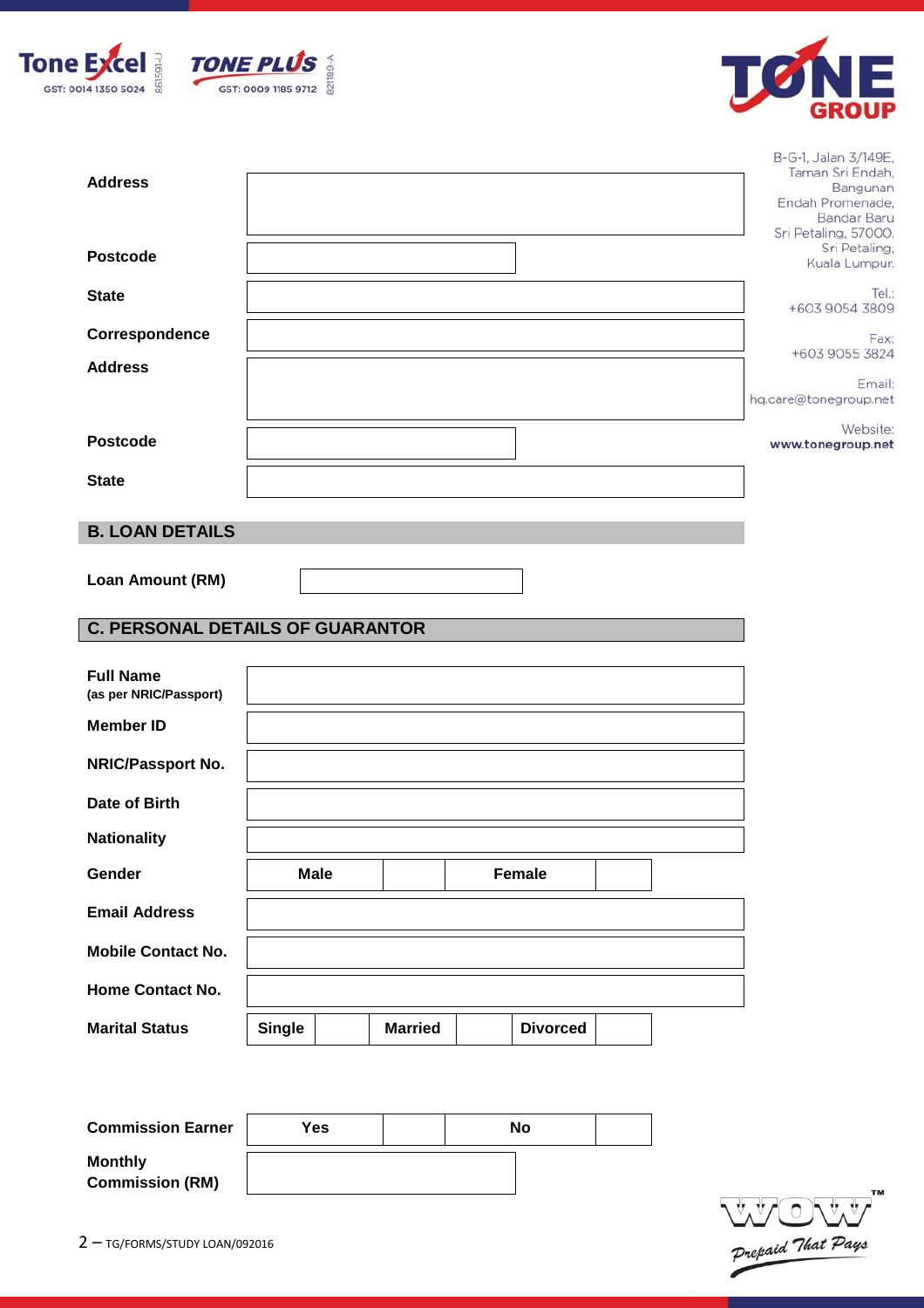





| <b>Postcode</b><br>Sri Petaling, 57000.<br>Sri Petaling,<br>Kuala Lumpur.<br><b>State</b><br>Tel:<br>+603 9054 3809<br>Correspondence<br>Fax:<br><b>Address</b><br>+603 9055 3824<br>Email:<br>hq.care@tonegroup.net<br><b>Postcode</b><br>Website:<br>www.tonegroup.net<br><b>State</b><br>Self-<br><b>Under</b><br><b>Employment Status</b><br><b>Retired</b><br>Employed<br><b>Employment</b><br><b>Name of Employer</b><br><b>Office Address</b><br><b>Postcode</b><br><b>State</b><br><b>Designation</b><br><b>Annual Income (RM)</b><br>Other Income (RM) | <b>Address</b> |  |  |  | B-G-1, Jalan 3/149E,<br>Taman Sri Endah.<br>Bangunan<br>Endah Promenade, |
|-----------------------------------------------------------------------------------------------------------------------------------------------------------------------------------------------------------------------------------------------------------------------------------------------------------------------------------------------------------------------------------------------------------------------------------------------------------------------------------------------------------------------------------------------------------------|----------------|--|--|--|--------------------------------------------------------------------------|
|                                                                                                                                                                                                                                                                                                                                                                                                                                                                                                                                                                 |                |  |  |  | <b>Bandar Baru</b>                                                       |
|                                                                                                                                                                                                                                                                                                                                                                                                                                                                                                                                                                 |                |  |  |  |                                                                          |
|                                                                                                                                                                                                                                                                                                                                                                                                                                                                                                                                                                 |                |  |  |  |                                                                          |
|                                                                                                                                                                                                                                                                                                                                                                                                                                                                                                                                                                 |                |  |  |  |                                                                          |
|                                                                                                                                                                                                                                                                                                                                                                                                                                                                                                                                                                 |                |  |  |  |                                                                          |
|                                                                                                                                                                                                                                                                                                                                                                                                                                                                                                                                                                 |                |  |  |  |                                                                          |
|                                                                                                                                                                                                                                                                                                                                                                                                                                                                                                                                                                 |                |  |  |  |                                                                          |
|                                                                                                                                                                                                                                                                                                                                                                                                                                                                                                                                                                 |                |  |  |  |                                                                          |
|                                                                                                                                                                                                                                                                                                                                                                                                                                                                                                                                                                 |                |  |  |  |                                                                          |
|                                                                                                                                                                                                                                                                                                                                                                                                                                                                                                                                                                 |                |  |  |  |                                                                          |
|                                                                                                                                                                                                                                                                                                                                                                                                                                                                                                                                                                 |                |  |  |  |                                                                          |
|                                                                                                                                                                                                                                                                                                                                                                                                                                                                                                                                                                 |                |  |  |  |                                                                          |
|                                                                                                                                                                                                                                                                                                                                                                                                                                                                                                                                                                 |                |  |  |  |                                                                          |
|                                                                                                                                                                                                                                                                                                                                                                                                                                                                                                                                                                 |                |  |  |  |                                                                          |
|                                                                                                                                                                                                                                                                                                                                                                                                                                                                                                                                                                 |                |  |  |  |                                                                          |

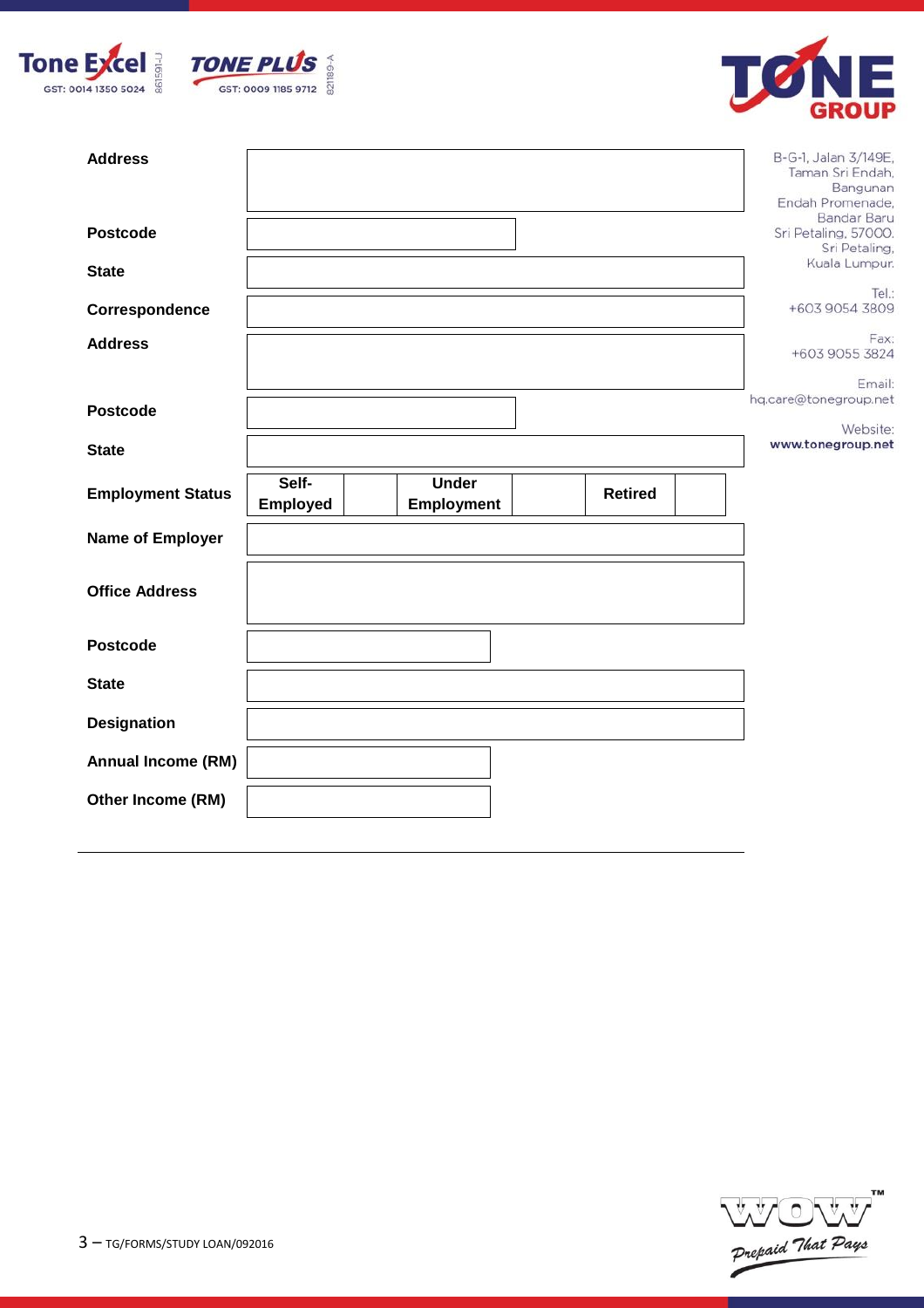



# **D. FAMILY PARTICULARS** *(parents, guardians, siblings/dependents)*

| <b>FULL NAME</b> | <b>NRIC</b> | <b>RELATIONSHIP</b> | <b>OCCUPATION</b> | <b>ANNUAL</b><br><b>INCOME (RM)</b> |
|------------------|-------------|---------------------|-------------------|-------------------------------------|
|                  |             |                     |                   |                                     |
|                  |             |                     |                   |                                     |
|                  |             |                     |                   |                                     |
|                  |             |                     |                   |                                     |
|                  |             |                     |                   |                                     |

# **E. REFEREES** *(not related to the Applicant)*

|                                            | 1 <sup>st</sup> Referee |
|--------------------------------------------|-------------------------|
| <b>Full Name</b><br>(as per NRIC/Passport) |                         |
| <b>Occupation</b>                          |                         |
| <b>Address</b>                             |                         |
|                                            |                         |
| <b>Postcode</b>                            |                         |
| <b>State</b>                               |                         |
| <b>Contact No</b>                          |                         |
|                                            |                         |
|                                            | 2 <sup>nd</sup> Referee |
| <b>Full Name</b><br>(as per NRIC/Passport) |                         |
| <b>Occupation</b>                          |                         |
| <b>Address</b>                             |                         |
|                                            |                         |
| <b>Postcode</b>                            |                         |
| <b>State</b>                               |                         |
| <b>Contact No</b>                          |                         |

Tel.: +603 9054 3809

Fax: +603 9055 3824

Email: hq.care@tonegroup.net

> Website: www.tonegroup.net

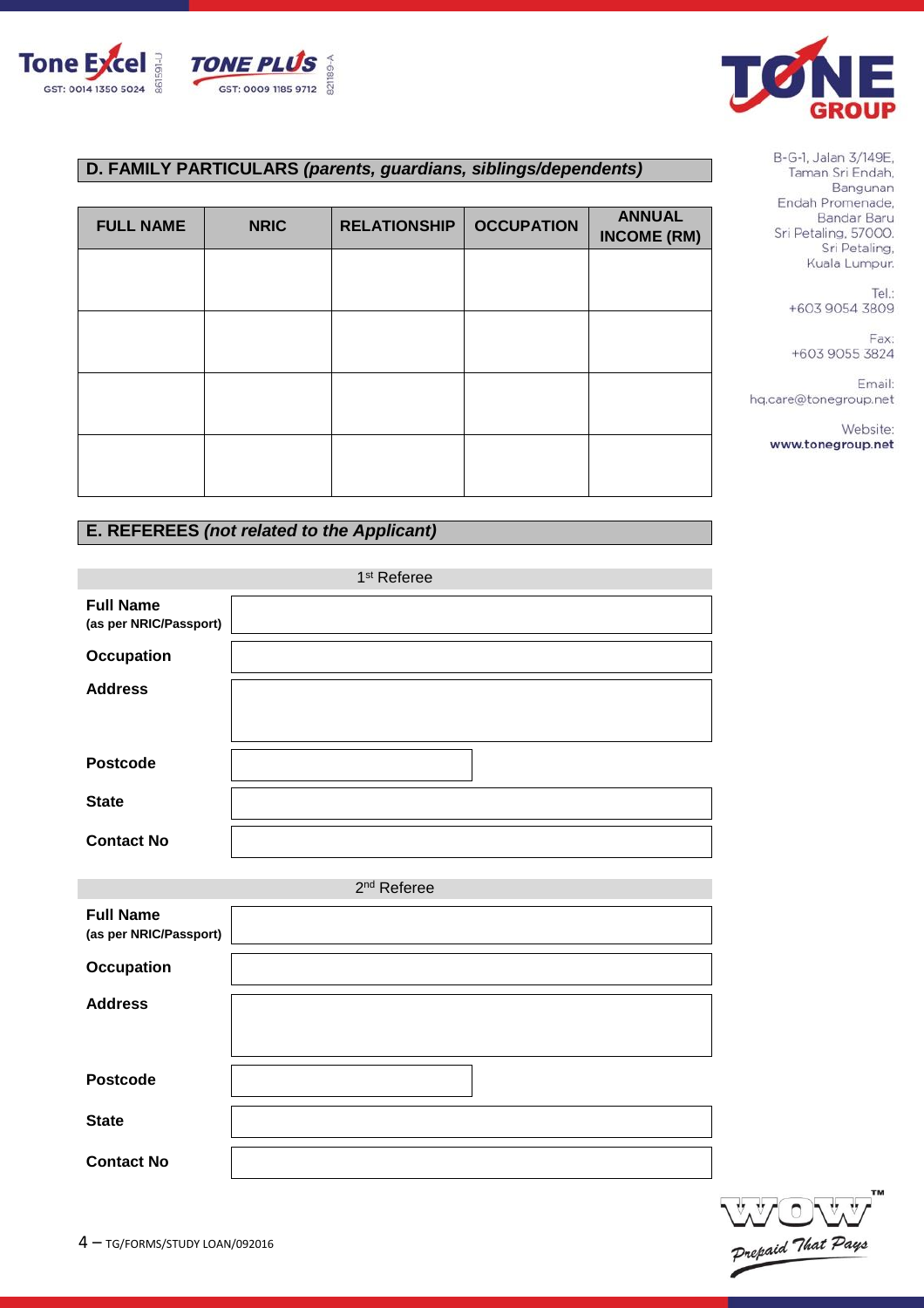



# **F. APPLICANT DECLARATION**

I HEREBY declare that the above information provided in this FORM is true and correct. I authorise and consent Tone Excel Sdn Bhd/ Tone Plus Sdn Bhd to obtain official records, if necessary. I understand that any information which is inaccurate or false or ommitted will render this application invalid and that, if admitted on the basis of such information, my application can be withdrawn or any study loan approved be revoked and/or any study loan granted be recalled.

I UNDERSTAND that I have to execute a Study Loan Agreement and to furnish a suitable guarantor prior to any loan amount granted to me.

| <b>Name</b>    |  |
|----------------|--|
|                |  |
| Signature      |  |
|                |  |
|                |  |
| <b>NRIC No</b> |  |
|                |  |
| <b>Date</b>    |  |
|                |  |

| B-G-1, Jalan 3/149E, |
|----------------------|
| Taman Sri Endah,     |
| Bangunan             |
| Endah Promenade,     |
| <b>Bandar Baru</b>   |
| Sri Petaling, 57000. |
| Sri Petaling,        |
| Kuala Lumpur         |

Tel.: +603 9054 3809

Fax: +603 9055 3824

Email: hq.care@tonegroup.net

> Website: www.tonegroup.net

# **OFFICE USE ONLY**

| Date Received                    |                 |            |  |
|----------------------------------|-----------------|------------|--|
| <b>Supporting</b><br>Document(s) | <b>Complete</b> | Incomplete |  |
| <b>Application Status</b>        | <b>Approve</b>  | Reject     |  |
| <b>Loan Amount</b><br>(RM)       |                 |            |  |

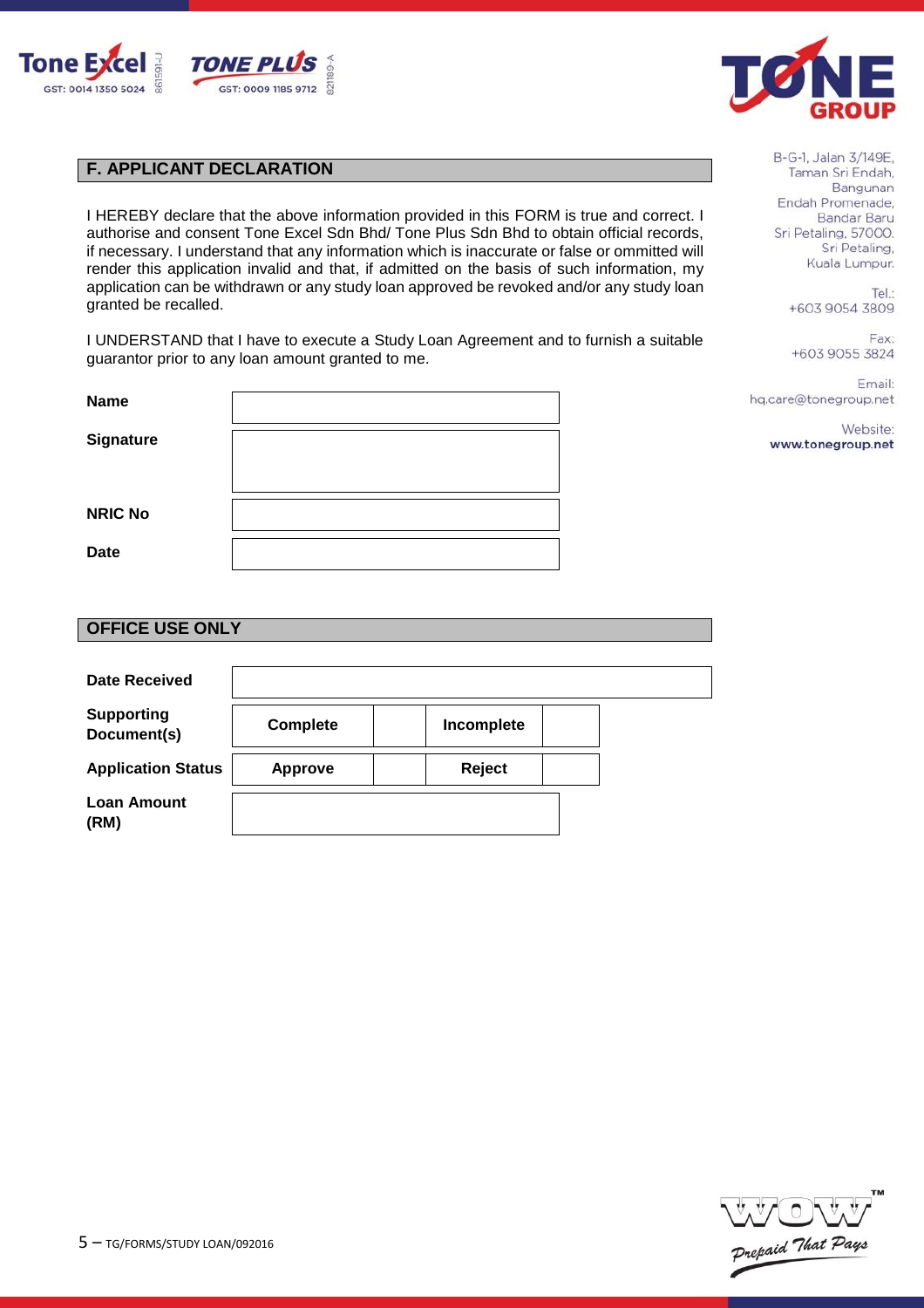



#### **PERSONAL DATA PROTECTION ACT 2010 NOTICE**

This privacy notice for personal data (**"PDPA Notice"**) is issued to all the members of **Tone Excel Sdn Bhd/Tone Plus Sdn Bhd** (**"the Company"**), pursuant to the statutory requirements of the Personal Data Protection Act 2010 ("PDPA"). This PDPA Notice explains how the Company collects and handles your personal information in accordance with the Malaysian Personal Data Protection Act 2010. Please note that the Company may amend this PDPA Notice at any time without prior notice.

#### **1. PERSONAL DATA**

- 1.1 In order to enable the Company to process your application, the Company may need to and/or may be required to collect, record, hold, use, disclose and store (i.e. "process") personal information and financial information about you, including but not limited to:
	- a) personal information to establish your identity and background;
	- b) personal information to establish your financial standing, creditworthiness and/or suitability for any of the Company services applied for (if required); and/or
	- c) personal information that you provide when you apply for any of the Company services.
- 1.2 You may be required to supply the Company with your name, address, phone number, e-mail address, photograph and other personal information requested in the form attached.
- 1.3 If you fail to supply the Company with such personal data, the Company may not be able to process your application.
- 1.4 The Company may obtain this information from yourself and from a variety of sources, including but not limited to:
	- a) through your relationship with the Company, for example information provided by you in application forms;
	- b) through your verbal and written communications with the Company and/or the Company authorised agents;
	- c) from third parties connected with you, such as employers, other Branch, Junior Center, and Service Center, guarantors subject to your prior consent; and/or
	- d) from such other sources in respect of which you have given your consent to disclose information relating to you and/or where not otherwise restricted.
- 1.5 In respect of Personal Data of third parties and/or guarantors such as your spouse and family members, you warrant that you have obtained their consent allowing the Company to process their personal data and you will extend a copy of this Notice to them.

# **2. PURPOSE OF PROCESSING OF PERSONAL DATA**

- 2.1 The purposes for which your personal data may be used are, but not limited to:
	- a) To administer and conduct assessment of your application to get
	- scholarship/medical loan/study loan from the Company;
	- b) To better understand your needs;
	- c) To provide services to you;
	- d) To process your payment transactions;



B-G-1, Jalan 3/149E, Taman Sri Endah, Bangunan Endah Promenade. Bandar Baru Sri Petaling, 57000. Sri Petaling, Kuala Lumpur.

> Tel: +603 9054 3809

Fax: +603 9055 3824

Email: hq.care@tonegroup.net

> Website: www.tonegroup.net